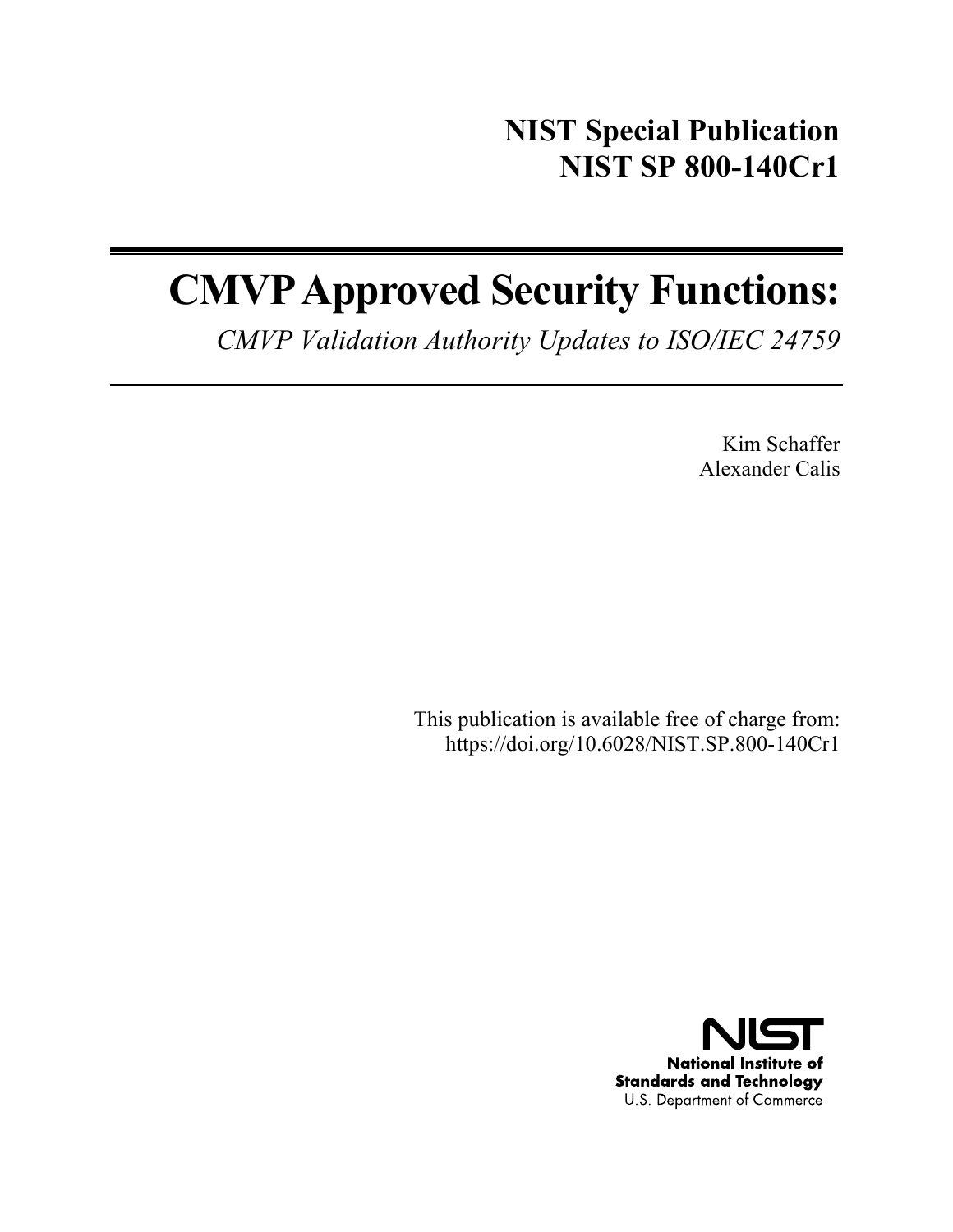# **NIST Special Publication NIST SP 800-140Cr1**

# **CMVP Approved Security Functions:**

*CMVP Validation Authority Updates to ISO/IEC 24759*

Kim Schaffer Alexander Calis *Computer Security Division Information Technology Laboratory*

This publication is available free of charge from: https://doi.org/10.6028/NIST.SP.800-140Cr1

May 2022



U.S. Department of Commerce *Gina M. Raimondo, Secretary*

National Institute of Standards and Technology *Laurie E. Locascio, NIST Director and Under Secretary of Commerce for Standards and Technology*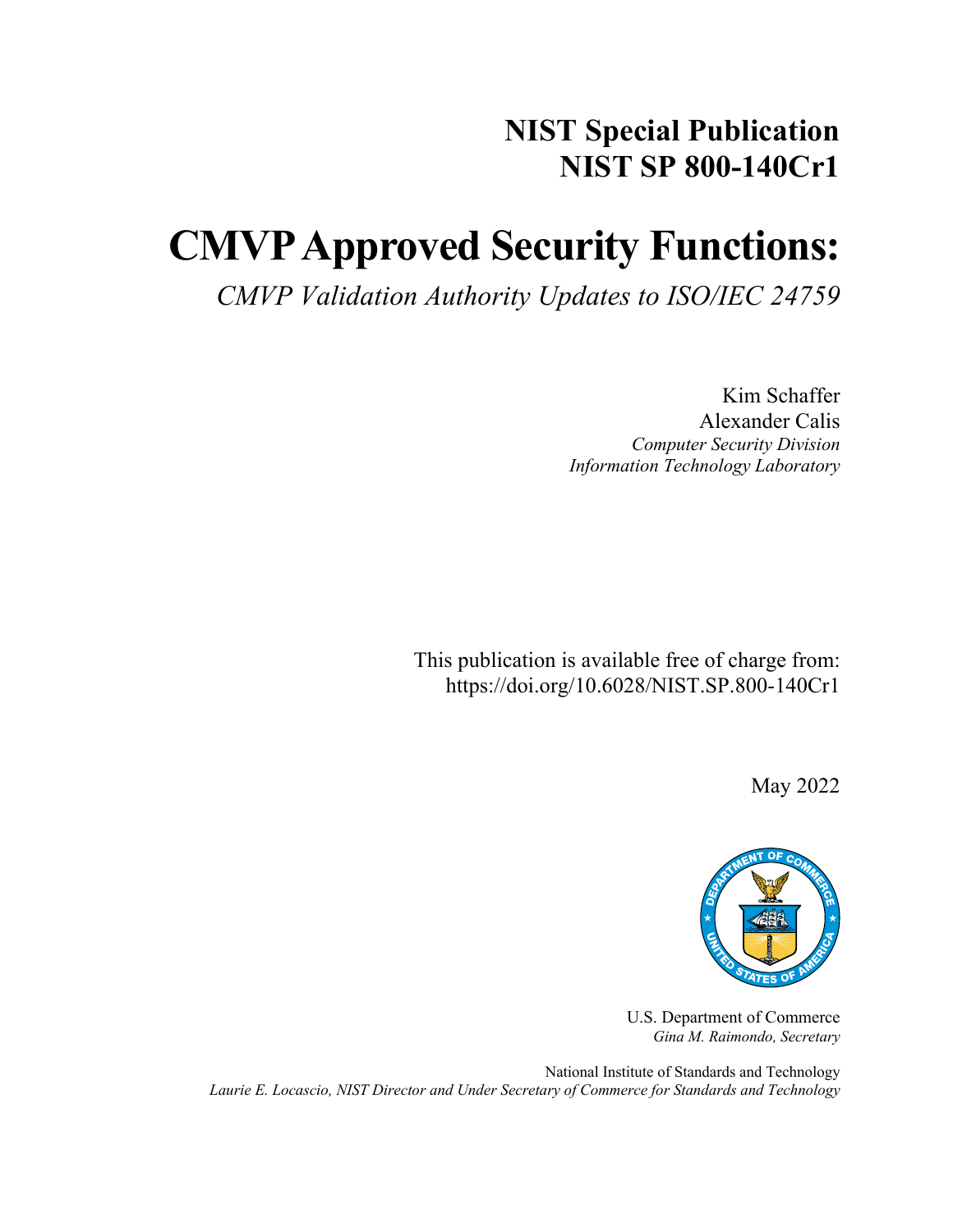#### **Authority**

This publication has been developed by the National Institute of Standards and Technology (NIST) in accordance with its statutory responsibilities under the Federal Information Security Modernization Act (FISMA) of 2014, 44 U.S.C. § 3551 *et seq.*, Public Law (P.L.) 113-283. NIST is responsible for developing information security standards and guidelines, including minimum requirements for federal information systems, but such standards and guidelines shall not apply to national security systems without the express approval of appropriate federal officials exercising policy authority over such systems. This guideline is consistent with the requirements of the Office of Management and Budget (OMB) Circular A-130.

Nothing in this publication should be taken to contradict the standards and guidelines made mandatory and binding on federal agencies by the Secretary of Commerce under statutory authority. Nor should these guidelines be interpreted as altering or superseding the existing authorities of the Secretary of Commerce, Director of the OMB, or any other federal official. This publication may be used by nongovernmental organizations on a voluntary basis and is not subject to copyright in the United States. Attribution would, however, be appreciated by NIST.

National Institute of Standards and Technology Special Publication 800-140Cr1 Natl. Inst. Stand. Technol. Spec. Publ. 800-140Cr1, 12 pages (May 2022) CODEN: NSPUE2

> This publication is available free of charge from: https://doi.org/10.6028/NIST.SP.800-140Cr1

Certain commercial entities, equipment, or materials may be identified in this document in order to describe an experimental procedure or concept adequately. Such identification is not intended to imply recommendation or endorsement by NIST, nor is it intended to imply that the entities, materials, or equipment are necessarily the best available for the purpose.

There may be references in this publication to other publications currently under development by NIST in accordance with its assigned statutory responsibilities. The information in this publication, including concepts and methodologies, may be used by federal agencies even before the completion of such companion publications. Thus, until each publication is completed, current requirements, guidelines, and procedures, where they exist, remain operative. For planning and transition purposes, federal agencies may wish to closely follow the development of these new publications by NIST.

Organizations are encouraged to review all draft publications during public comment periods and provide feedback to NIST. Many NIST cybersecurity publications, other than the ones noted above, are available at [https://csrc.nist.gov/publications.](https://csrc.nist.gov/publications)

**Submit comments on this publication to:** [sp800-140-comments@nist.gov](mailto:sp800-140-comments@nist.gov)

National Institute of Standards and Technology Attn: Computer Security Division, Information Technology Laboratory 100 Bureau Drive (Mail Stop 8930) Gaithersburg, MD 20899-8930

All comments are subject to release under the Freedom of Information Act (FOIA).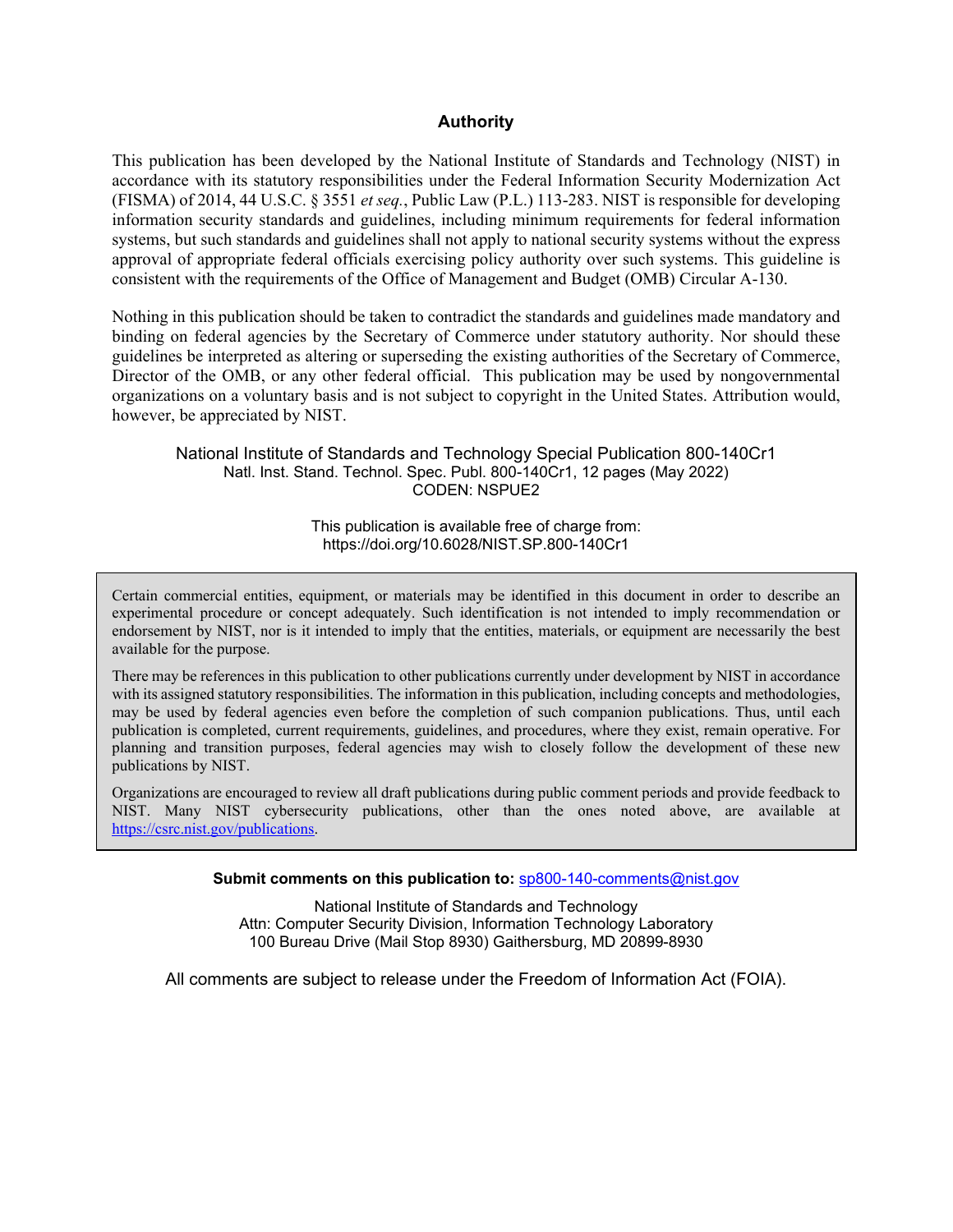# **Reports on Computer Systems Technology**

The Information Technology Laboratory (ITL) at the National Institute of Standards and Technology (NIST) promotes the U.S. economy and public welfare by providing technical leadership for the Nation's measurement and standards infrastructure. ITL develops tests, test methods, reference data, proof of concept implementations, and technical analyses to advance the development and productive use of information technology. ITL's responsibilities include the development of management, administrative, technical, and physical standards and guidelines for the cost-effective security and privacy of other than national security-related information in federal information systems. The Special Publication 800-series reports on ITL's research, guidelines, and outreach efforts in information system security, and its collaborative activities with industry, government, and academic organizations.

# **Abstract**

The approved security functions listed in this publication replace the ones listed in International Organization for Standardization/International Electrotechnical Commission (ISO/IEC) 19790 Annex C and ISO/IEC 24759 6.15, within the context of the Cryptographic Module Validation Program (CMVP). As a validation authority, the CMVP may supersede Annex C in its entirety.

# **Keywords**

Cryptographic Module Validation Program; CMVP; FIPS 140 testing; FIPS 140; ISO/IEC 19790; ISO/IEC 24759; testing requirement; vendor evidence; vendor documentation; security policy.

# **Audience**

This document is intended for use by vendors, testing labs, and the CMVP to address issues that arise in cryptographic module testing.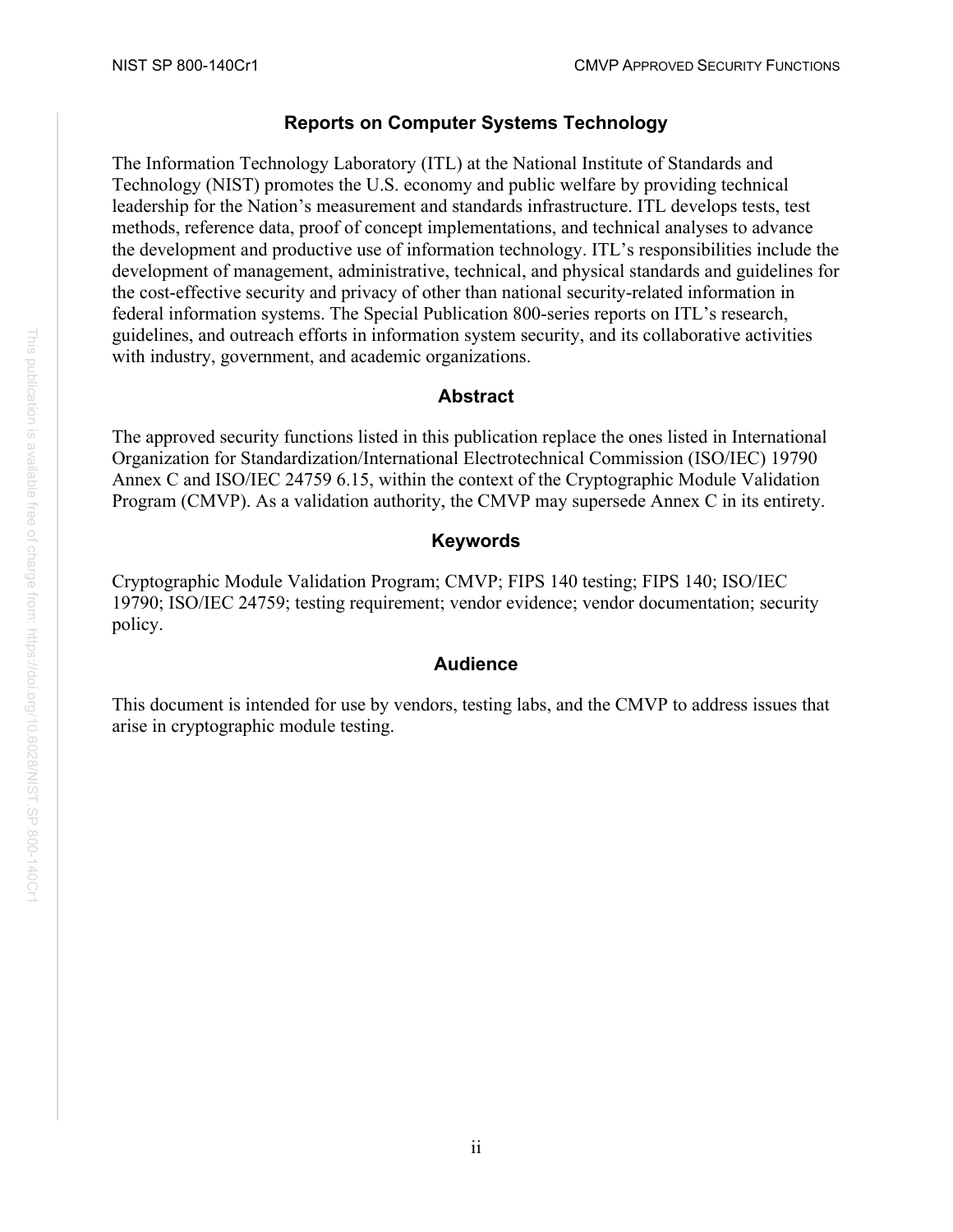# **Table of Contents**

| 1           |     |       |  |  |  |  |  |
|-------------|-----|-------|--|--|--|--|--|
| $\mathbf 2$ |     |       |  |  |  |  |  |
| 3           |     |       |  |  |  |  |  |
| 4           |     |       |  |  |  |  |  |
| 5           |     |       |  |  |  |  |  |
|             | 5.1 |       |  |  |  |  |  |
|             | 5.2 |       |  |  |  |  |  |
| 6           |     |       |  |  |  |  |  |
|             | 6.1 |       |  |  |  |  |  |
|             | 6.2 |       |  |  |  |  |  |
|             |     |       |  |  |  |  |  |
|             |     | 6.2.2 |  |  |  |  |  |
|             |     | 6.2.3 |  |  |  |  |  |
|             |     |       |  |  |  |  |  |
|             |     |       |  |  |  |  |  |
|             |     | 6.2.6 |  |  |  |  |  |
|             |     |       |  |  |  |  |  |
|             |     | 6.2.8 |  |  |  |  |  |
|             |     |       |  |  |  |  |  |
|             |     |       |  |  |  |  |  |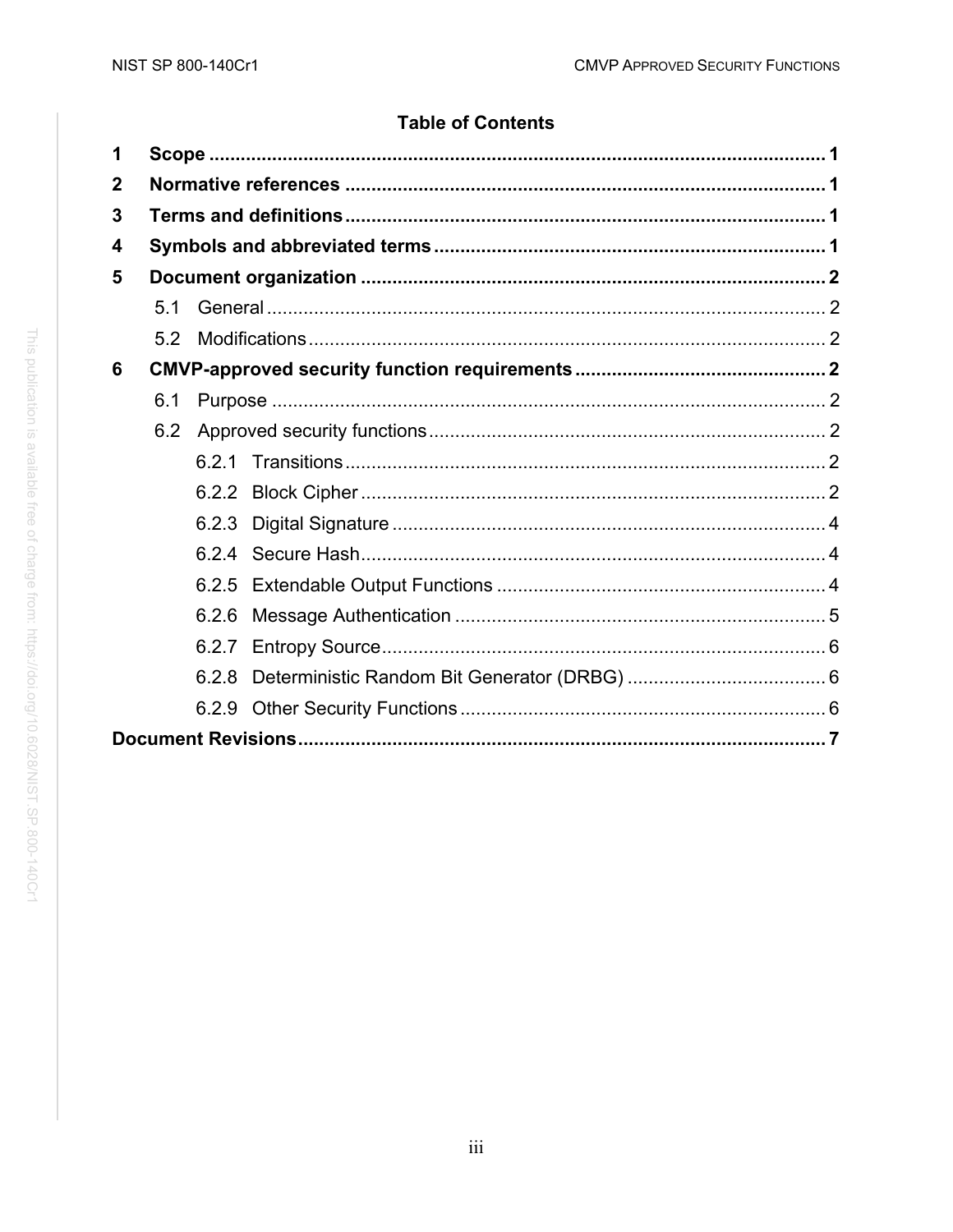# <span id="page-5-0"></span>**1 Scope**

This document specifies the Cryptographic Module Validation Program (CMVP) modifications of the methods to be used by a Cryptographic and Security Testing Laboratory (CSTL) to demonstrate conformance. This document also specifies the modification of methods for evidence that a vendor or testing laboratory provides to demonstrate conformity. The approved security functions specified in this document supersede those specified in International Organization for Standardization/International Electrotechnical Commission (ISO/IEC) 19790 Annex C and ISO/IEC 24759 paragraph 6.15.

# <span id="page-5-1"></span>**2 Normative references**

This section identifies the normative references cited as ISO/IEC 19790 and ISO/IEC 24759. The specific editions to be used are ISO/IEC 19790:2012 and ISO/IEC 24759:2017. Please note that the version 19790:2012 referenced here includes the corrections made in 2015.

National Institute of Standards and Technology (2019) *Security Requirements for Cryptographic Modules*. (U.S. Department of Commerce, Washington, DC), Federal Information Processing Standards Publication (FIPS) 140-3. <https://doi.org/10.6028/NIST.FIPS.140-3>

# <span id="page-5-2"></span>**3 Terms and definitions**

The following terms and definitions supersede or are in addition to ISO/IEC 19790

*None at this time*

# <span id="page-5-3"></span>**4 Symbols and abbreviated terms**

The following symbols and abbreviated terms supersede or are in addition to ISO/IEC 19790 throughout this document:

| <b>CCCS</b>  | Canadian Centre for Cyber Security                                                          |
|--------------|---------------------------------------------------------------------------------------------|
| <b>CMVP</b>  | Cryptographic Module Validation Program                                                     |
| <b>CSD</b>   | <b>Computer Security Division</b>                                                           |
| <b>CSTL</b>  | Cryptographic and Security Testing Laboratory                                               |
| <b>FIPS</b>  | <b>Federal Information Processing Standard</b>                                              |
| <b>FISMA</b> | Federal Information Security Management/Modernization Act                                   |
| ISO/IEC      | International Organization for Standardization/International<br>Electrotechnical Commission |
| <b>NIST</b>  | National Institute of Standards and Technology                                              |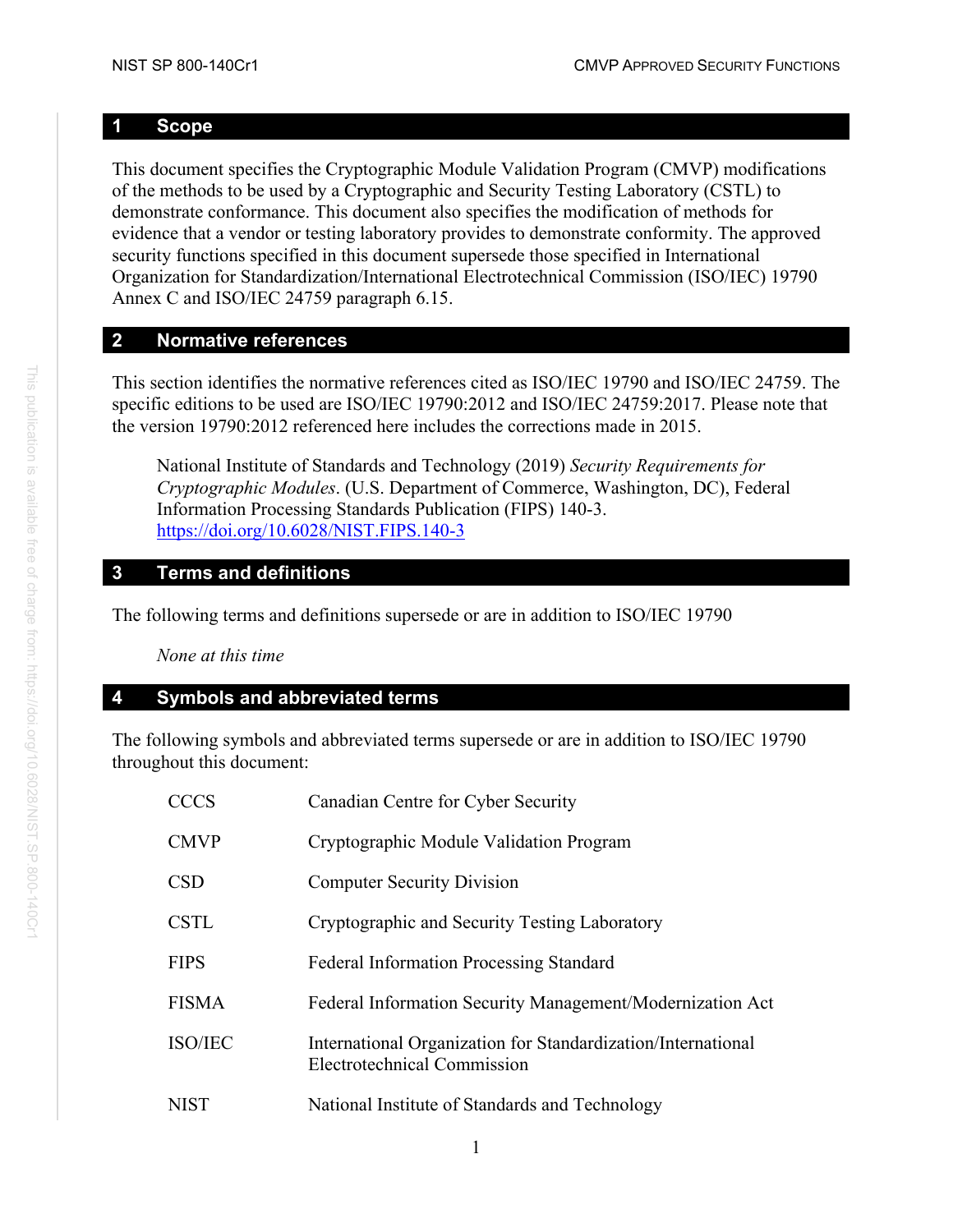SP 800-XXX NIST Special Publication 800 series document

# <span id="page-6-0"></span>**5 Document organization**

#### <span id="page-6-1"></span>**5.1 General**

Section 6 of this document replaces the approved security functions of ISO/IEC 19790 Annex C and ISO/IEC 24759 paragraph 6.15.

# <span id="page-6-2"></span>**5.2 Modifications**

Modifications will follow a similar format to that used in ISO/IEC 24759. For additions to test requirements, new Test Evidence (TEs) or Vendor Evidence (VEs) will be listed by increasing the "sequence\_number". Modifications can include a combination of additions using underline and deletions using strikethrough. If no changes are required, the paragraph will indicate "No change".

# <span id="page-6-3"></span>**6 CMVP-approved security function requirements**

# <span id="page-6-4"></span>**6.1 Purpose**

This document identifies CMVP-approved security functions. It supersedes security functions identified in ISO/IEC 19790 and ISO/IEC 24759.

# <span id="page-6-5"></span>**6.2 Approved security functions**

The categories include transitions, symmetric key encryption and decryption, digital signatures, hashing and message authentication.

# <span id="page-6-6"></span>**6.2.1 Transitions**

Barker EB, Roginsky AL (2019) *Transitioning the Use of Cryptographic Algorithms and Key Lengths.* (National Institute of Standards and Technology, Gaithersburg, MD), NIST Special Publication (SP) 800-131A, Rev. 2.<https://doi.org/10.6028/NIST.SP.800-131Ar2>

# <span id="page-6-7"></span>**6.2.2 Block Cipher**

# **6.2.2.1 Advanced Encryption Standard (AES)**

National Institute of Standards and Technology (2001) *Advanced Encryption Standard (AES)*. (U.S. Department of Commerce, Washington, DC), Federal Information Processing Standards Publication (FIPS) 197.<https://doi.org/10.6028/NIST.FIPS.197>

Dworkin MJ (2001) *Recommendation for Block Cipher Modes of Operation: Methods and Techniques*. (National Institute of Standards and Technology, Gaithersburg, MD), NIST Special Publication (SP) 800-38A.<https://doi.org/10.6028/NIST.SP.800-38A>

Dworkin MJ (2010) *Recommendation for Block Cipher Modes of Operation: Three Variants of Ciphertext Stealing for CBC Mode.* (National Institute of Standards and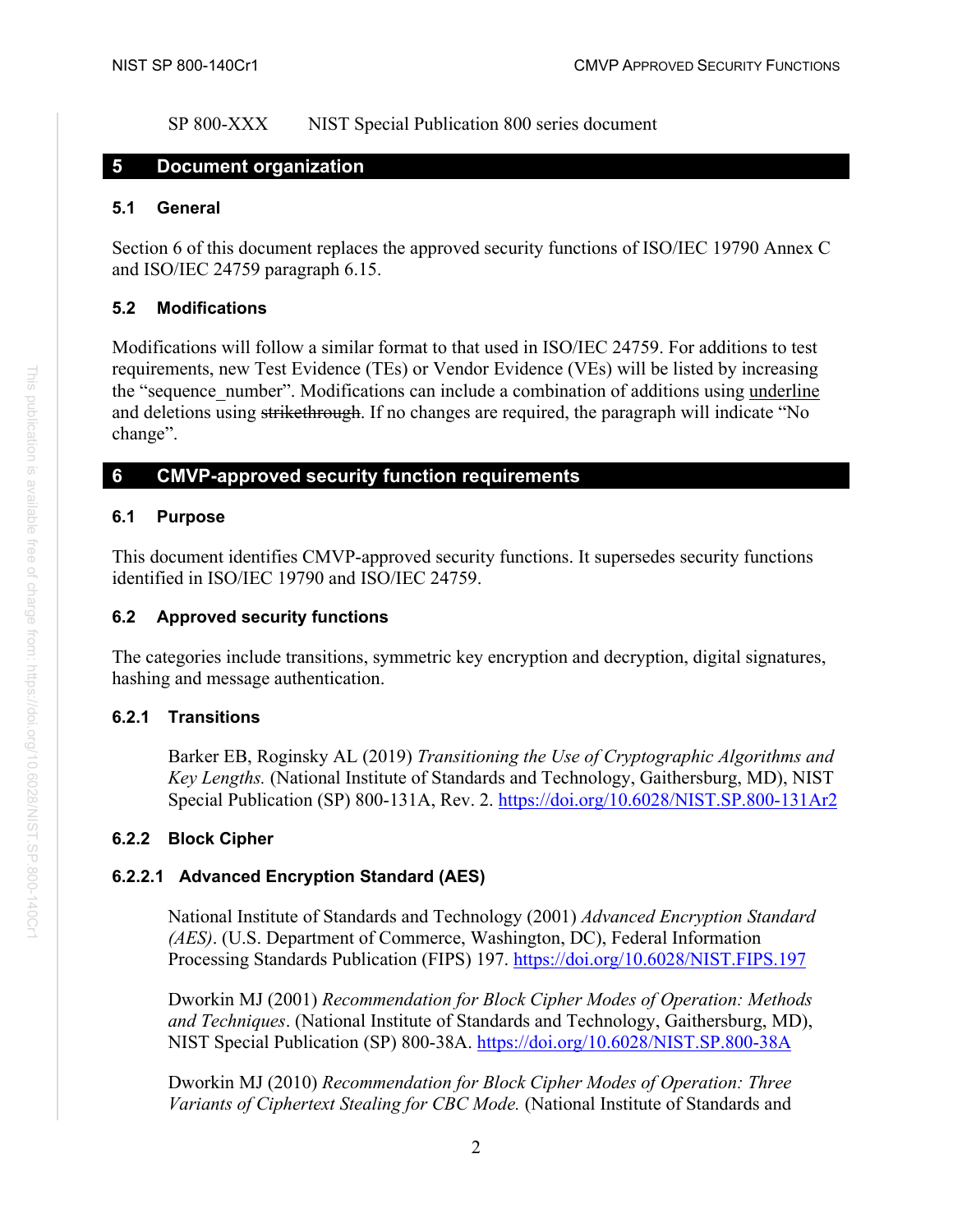Technology, Gaithersburg, MD), NIST Special Publication (SP) 800-38A, Addendum. <https://doi.org/10.6028/NIST.SP.800-38A-Add>

Dworkin MJ (2004) *Recommendation for Block Cipher Modes of Operation: the CCM Mode for Authentication and Confidentiality.* (National Institute of Standards and Technology, Gaithersburg, MD), NIST Special Publication (SP) 800-38C, Includes updates as of July 20, 2007.<https://doi.org/10.6028/NIST.SP.800-38C>

Dworkin MJ (2007) *Recommendation for Block Cipher Modes of Operation: Galois/Counter Mode (GCM) and GMAC.* (National Institute of Standards and Technology, Gaithersburg, MD), NIST Special Publication (SP) 800-38D. <https://doi.org/10.6028/NIST.SP.800-38D>

Dworkin MJ (2010) *Recommendation for Block Cipher Modes of Operation: The XTS-AES Mode for Confidentiality on Storage Devices.* (National Institute of Standards and Technology, Gaithersburg, MD), NIST Special Publication (SP) 800-38E. <https://doi.org/10.6028/NIST.SP.800-38E>

Dworkin MJ (2012) *Recommendation for Block Cipher Modes of Operation: Methods for Key Wrapping.* (National Institute of Standards and Technology, Gaithersburg, MD), NIST Special Publication (SP) 800-38F.<https://doi.org/10.6028/NIST.SP.800-38F>

IEEE Standards Association (2013) *IEEE 802.1AEbw-2013* – *IEEE Standard for Local and metropolitan area networks—Media Access Control (MAC) Security Amendment 2: Extended Packet Numbering* (IEEE, Piscataway, NJ). Available at [https://standards.ieee.org/standard/802\\_1AEbw-2013.html](https://standards.ieee.org/standard/802_1AEbw-2013.html)

Dworkin MJ (2016) *Recommendation for Block Cipher Modes of Operation: Methods for Format-Preserving Encryption.* (National Institute of Standards and Technology, Gaithersburg, MD), NIST Special Publication (SP) 800-38G. <https://doi.org/10.6028/NIST.SP.800-38G>

# **6.2.2.2 Triple-DES Encryption Algorithm (TDEA)**

Barker EB, Mouha N (2017) *Recommendation for the Triple Data Encryption Algorithm (TDEA) Block Cipher.* (National Institute of Standards and Technology, Gaithersburg, MD), NIST Special Publication (SP) 800-67, Rev. 2. <https://doi.org/10.6028/NIST.SP.800-67r2>

Dworkin MJ (2001) *Recommendation for Block Cipher Modes of Operation: Methods and Techniques.* (National Institute of Standards and Technology, Gaithersburg, MD), NIST Special Publication (SP) 800-38A.<https://doi.org/10.6028/NIST.SP.800-38A>

Appendix E references modes of the Triple-DES algorithm.

Dworkin MJ (2012) *Recommendation for Block Cipher Modes of Operation: Methods for Key Wrapping.* (National Institute of Standards and Technology, Gaithersburg, MD), NIST Special Publication (SP) 800-38F.<https://doi.org/10.6028/NIST.SP.800-38F>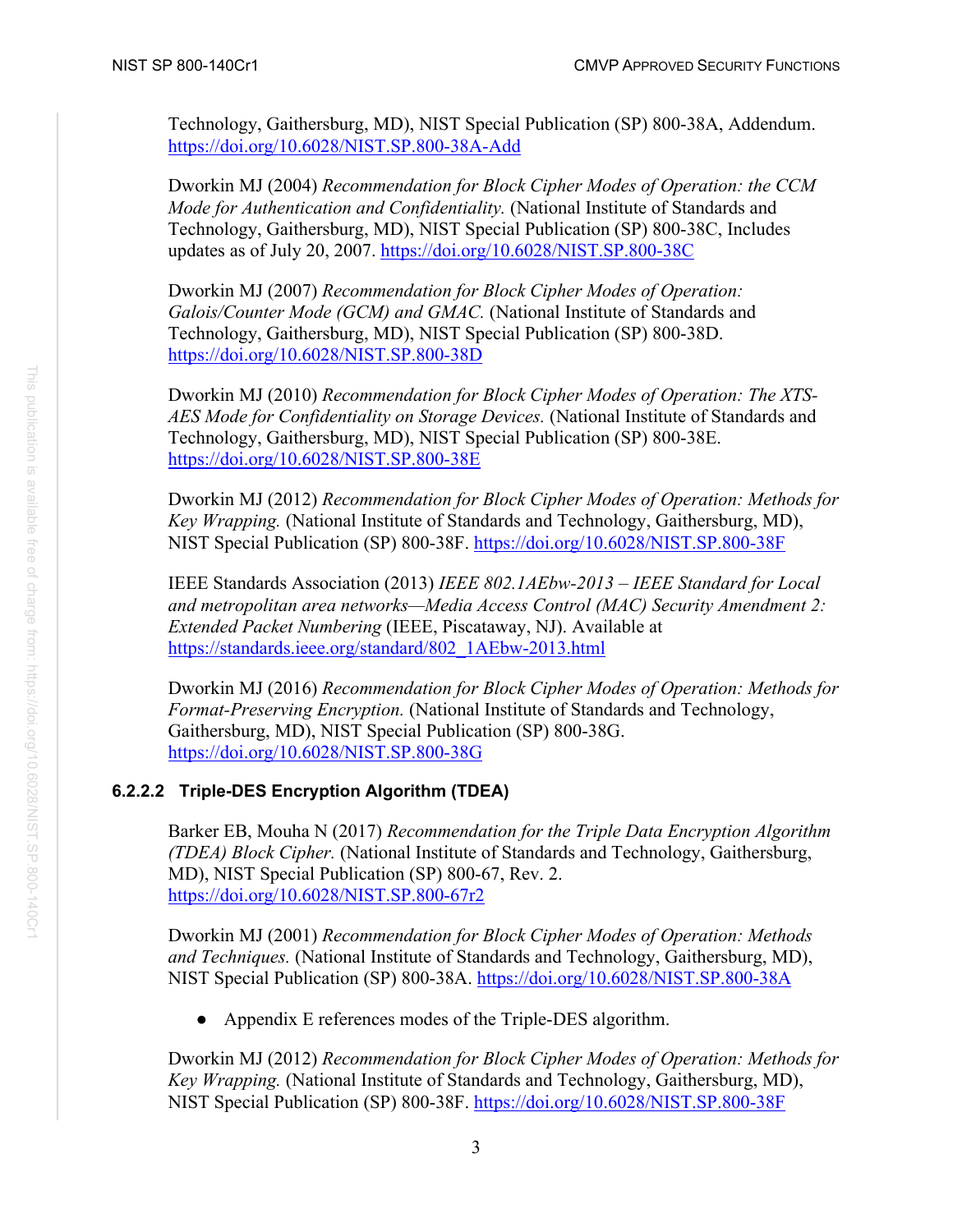# **6.2.2.3 SKIPJACK**

**NOTE** The use of SKIPJACK is approved for decryption only. The SKIPJACK algorithm has been documented in Federal Information Processing Standards Publication (FIPS) 185. This publication is obsolete and has been withdrawn.

### <span id="page-8-0"></span>**6.2.3 Digital Signature**

# **6.2.3.1 Digital Signature Standard (DSS) (DSA, RSA, ECDSA)**

National Institute of Standards and Technology (2013) *Digital Signature Standard (DSS).*  (U.S. Department of Commerce, Washington, DC), Federal Information Processing Standards Publication (FIPS) 186-4. [https://doi.org/10.6028/NIST.FIPS.186-4.](https://doi.org/10.6028/NIST.FIPS.186-4)

### **6.2.3.2 Stateful Hash-Based Signature Schemes (LMS, HSS, XMSS, XMSSMT)**

Cooper DA, Apon DC, Dang QH, Davidson MS, Dworkin MJ, Miller CA (2020) *Recommendation for Stateful Hash-Based Signature Schemes.* (National Institute of Standards and Technology, Gaithersburg, MD), NIST Special Publication (SP) 800-208. <https://doi.org/10.6028/NIST.SP.800-208>

### <span id="page-8-1"></span>**6.2.4 Secure Hash**

#### **6.2.4.1 Secure Hash Standard (SHS) (SHA-1, SHA-224, SHA-256, SHA-384, SHA-512, SHA-512/224, and SHA-512/256)**

National Institute of Standards and Technology (2015) *Secure Hash Standard (SHS).*  (U.S. Department of Commerce, Washington, DC), Federal Information Processing Standards Publication (FIPS) 180-4.<https://doi.org/10.6028/NIST.FIPS.180-4>

# **6.2.4.2 SHA-3 Hash Algorithms (SHA3-224, SHA3-256, SHA3-384, SHA3-512)**

National Institute of Standards and Technology (2015) *SHA-3 Standard: Permutation-Based Hash and Extendable-Output Functions.* (U.S. Department of Commerce, Washington, DC), Federal Information Processing Standards Publication (FIPS) 202. <https://doi.org/10.6028/NIST.FIPS.202>

#### <span id="page-8-2"></span>**6.2.5 Extendable Output Functions**

# **6.2.5.1 SHA-3 Extendable-Output Functions (XOF) (SHAKE128, SHAKE256)**

National Institute of Standards and Technology (2015) *SHA-3 Standard: Permutation-Based Hash and Extendable-Output Functions.* (U.S. Department of Commerce, Washington, DC), Federal Information Processing Standards Publication (FIPS) 202. <https://doi.org/10.6028/NIST.FIPS.202>

# **6.2.5.2 SHA-3 Derived Functions: cSHAKE, TupleHash, and ParallelHash**

Kelsey JM, Chang S-jH, Perlner RA (2016) *SHA-3 Derived Functions: cSHAKE, KMAC,*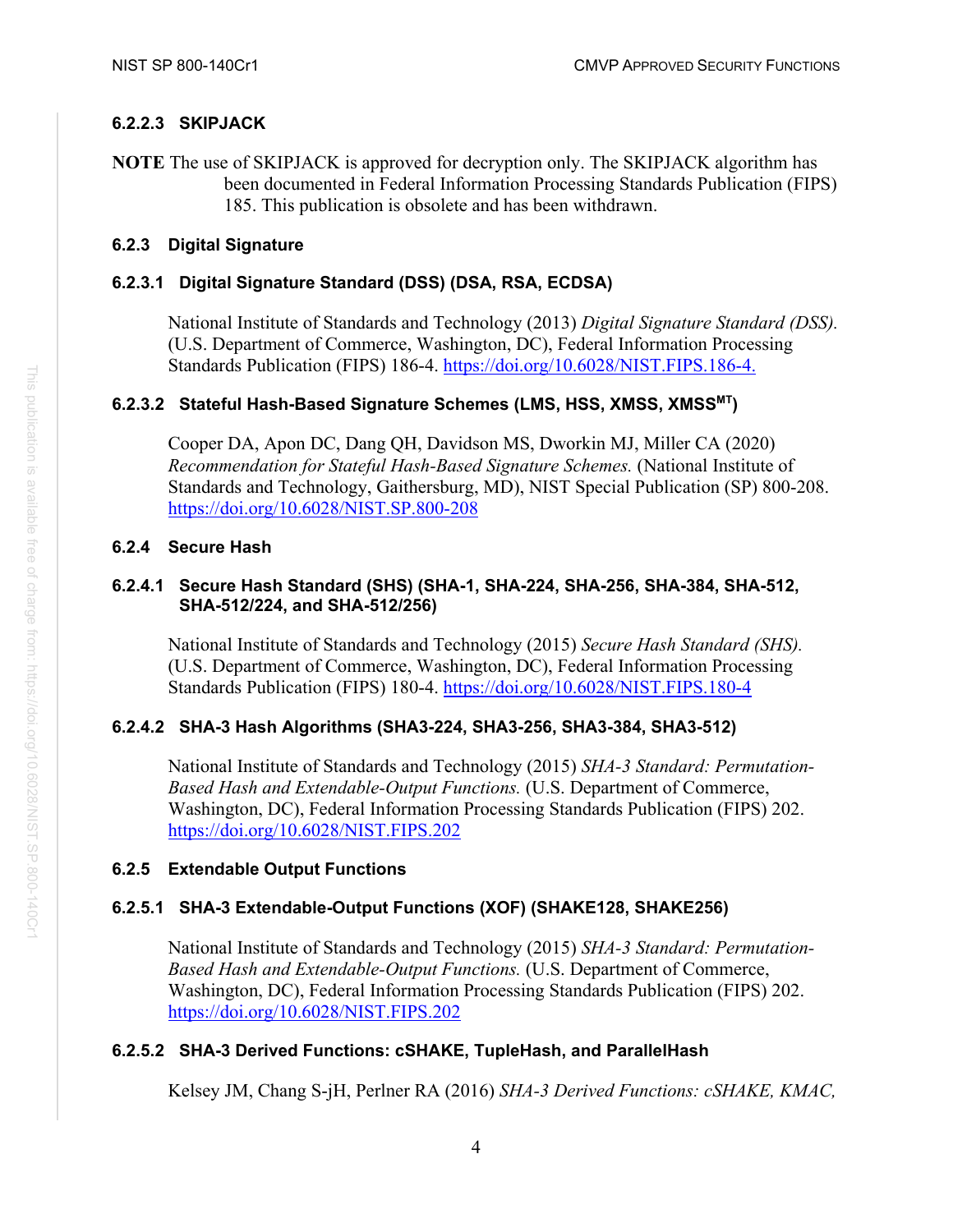*TupleHash, and ParallelHash.* (National Institute of Standards and Technology, Gaithersburg, MD), NIST Special Publication (SP) 800-185. <https://doi.org/10.6028/NIST.SP.800-185>

# <span id="page-9-0"></span>**6.2.6 Message Authentication**

# **6.2.6.1 Triple-DES**

Dworkin MJ (2005) *Recommendation for Block Cipher Modes of Operation: The CMAC Mode for Authentication.* (National Institute of Standards and Technology, Gaithersburg, MD), NIST Special Publication (SP) 800-38B, Includes updates as of October 6, 2016. <https://doi.org/10.6028/NIST.SP.800-38B>

# **6.2.6.2 AES**

Dworkin MJ (2005) *Recommendation for Block Cipher Modes of Operation: The CMAC Mode for Authentication.* (National Institute of Standards and Technology, Gaithersburg, MD), NIST Special Publication (SP) 800-38B, Includes updates as of October 6, 2016. <https://doi.org/10.6028/NIST.SP.800-38B>

Dworkin MJ (2004) *Recommendation for Block Cipher Modes of Operation: The CCM Mode for Authentication and Confidentiality.* (National Institute of Standards and Technology, Gaithersburg, MD), NIST Special Publication (SP) 800-38C, Includes updates as of July 20, 2007.<https://doi.org/10.6028/NIST.SP.800-38C>

Dworkin MJ (2007) *Recommendation for Block Cipher Modes of Operation: Galois/Counter Mode (GCM) and GMAC.* (National Institute of Standards and Technology, Gaithersburg, MD), NIST Special Publication (SP) 800-38D. <https://doi.org/10.6028/NIST.SP.800-38D>

# **6.2.6.3 HMAC**

National Institute of Standards and Technology (2008) *The Keyed-Hash Message Authentication Code (HMAC)*. (U.S. Department of Commerce, Washington, DC), Federal Information Processing Standards Publication (FIPS) 198-1. <https://doi.org/10.6028/NIST.FIPS.198-1>

Dang QH (2012) *Recommendation for Applications Using Approved Hash Algorithms.*  (National Institute of Standards and Technology, Gaithersburg, MD), NIST Special Publication (SP) 800-107, Rev. 1.<https://doi.org/10.6028/NIST.SP.800-107r1>

# **6.2.6.4 KMAC**

Kelsey JM, Chang S-jH, Perlner RA (2016) *SHA-3 Derived Functions: cSHAKE, KMAC, TupleHash, and ParallelHash.* (National Institute of Standards and Technology, Gaithersburg, MD), NIST Special Publication (SP) 800-185. <https://doi.org/10.6028/NIST.SP.800-185>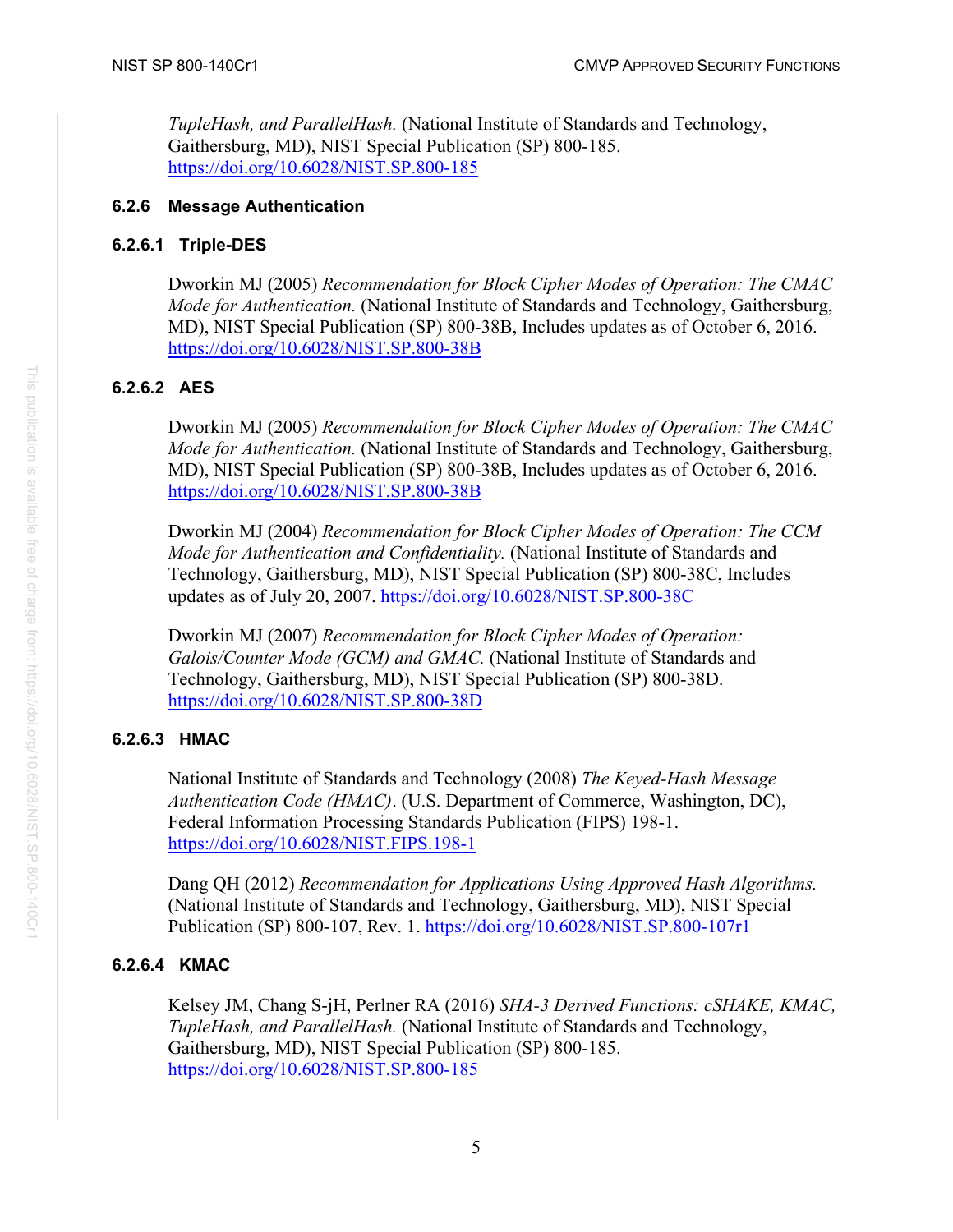## <span id="page-10-0"></span>**6.2.7 Entropy Source**

Sönmez Turan M, Barker EB, Kelsey JM, McKay KA, Baish ML, Boyle M (2018) *Recommendation for Entropy Sources Used for Random Number Generation*. (National Institute of Standards and Technology, Gaithersburg, MD), NIST Special Publication (SP) 800-90B.<https://doi.org/10.6028/NIST.SP.800-90B>

### <span id="page-10-1"></span>**6.2.8 Deterministic Random Bit Generator (DRBG)**

Barker EB, Kelsey JM (2015) *Recommendation for Random Number Generation Using Deterministic Random Bit Generators*. (National Institute of Standards and Technology, Gaithersburg, MD), NIST Special Publication (SP) 800-90A, Rev. 1. <https://doi.org/10.6028/NIST.SP.800-90Ar1>

### <span id="page-10-2"></span>**6.2.9 Other Security Functions**

Schaffer KB, Calis AH (2022) CMVP Approved Sensitive Security Parameter Generation and Establishment Methods: CMVP Validation Authority Updates to ISO/IEC 24759. (National Institute of Standards and Technology, Gaithersburg, MD), NIST Special Publication (SP) 800-140Dr1. [https://doi.org/10.6028/NIST.SP.800-](https://doi.org/10.6028/NIST.SP.800-140Dr1) [140Dr1](https://doi.org/10.6028/NIST.SP.800-140Dr1)